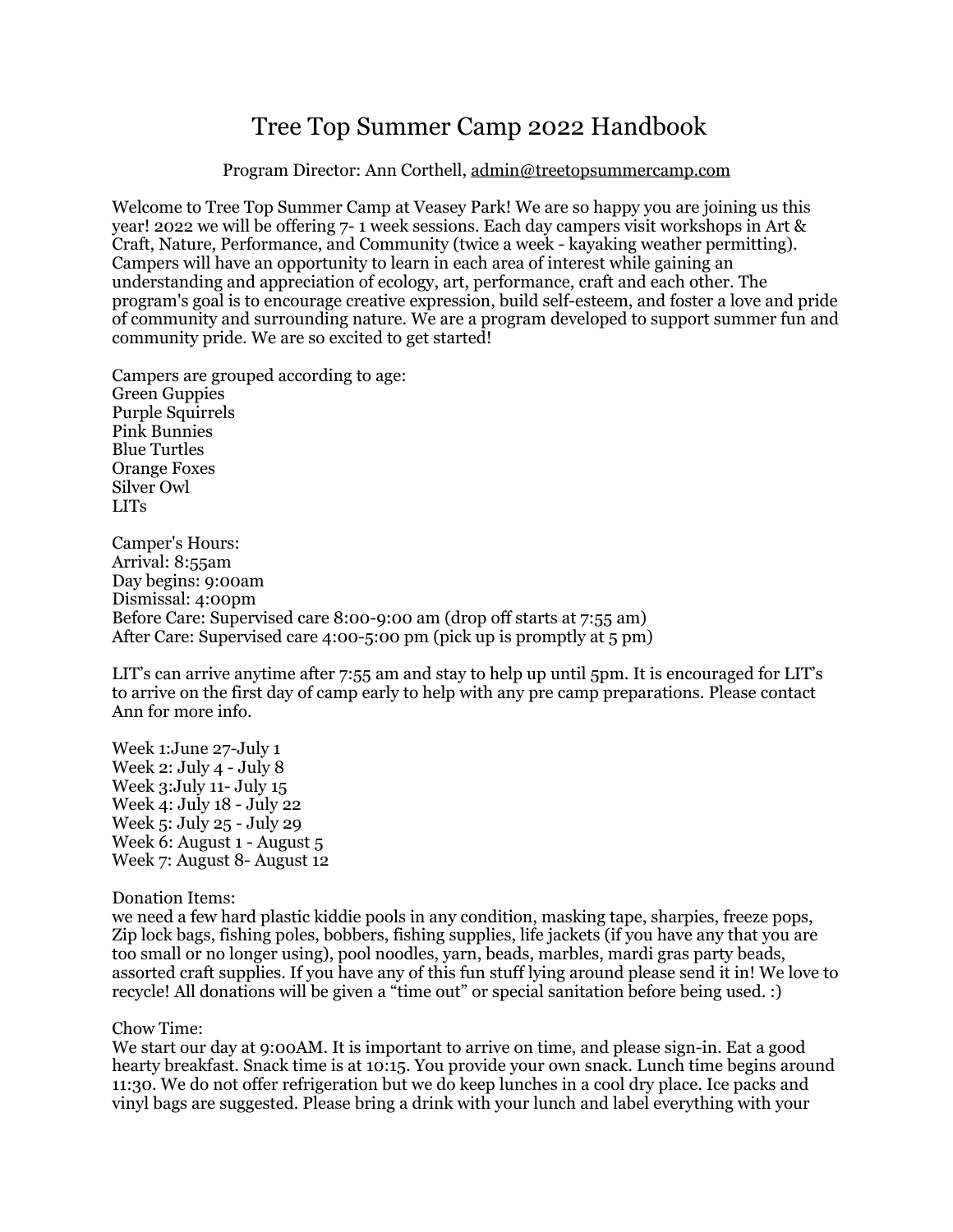child's name. Paper and plastic bags are discouraged because they do not hold up. We have 45 minutes for lunch time. There is always a water available, a water bottle is required to be refilled throughout the day. A second snack time is at 2:30 that we provide, usually an ice pop or another frozen delight. Please do not bring tree nut and peanut products to camp. Dismissal is promptly at 4:00PM.

Traffic procedure and traffic control plan:

## Arrival: **PLEASE DO NOT SEND A SICK CHILD TO CAMP**.

Each camper is required to have a mask in their bags in case of an event that warrants us to wear masks. We open the greeting station at 8:45am. Please drive very slowly and carefully. Please be kind to other drivers. The road and your car will not tolerate speeding drivers. In the morning you will be greeted at your car by the Program Staff member and group Interns. Interns will meet campers at the greeting station and then they will be escorted to a registration table were they sign in. The campers are then escorted to the main campus. There is a turn around spot that is used for turning the car to exit and/or park. There are placed staff members at drop off and dismissal to communicate the direction of traffic to avoid any backups or incidents.

Dismissal:

## **PLEASE DO NOT SEND A SICK CHILD TO CAMP**.

Campers leave camp at 4:00pm. Pick-up in the same place as drop-off, please wait in line, in your parked car, for your children at the registration station. This process is to assure the safety of every child and the greatest convenience to drivers. Please be patient it goes a little slow in the beginning but runs very smoothly. There are placed staff members at drop off and dismissal all to communicate the direction of traffic to avoid any backups or incidents. Please wait in your car, in line for the children to meet you. Children await pick-up in a safety zone. A brightly colored name card will be given to you for easy recognition of your vehicle. Please display in your window for easy recognition.

#### Special arrangements:

If you are wishing to make special arrangements for your campers regarding pick up or drop off, we ask that you let us know in advance so that we can accommodate your requests quickly and efficiently. Early departures or late arrivals require a phone call or (in advance) written instructions that allow us to plan for your campers' day and dismissal. Written instructions can also be sent via e-mail - admin@treetopsummercamp.com We are happy to accommodate your schedule and want to help you with your needs, but please provide the information in writing in advance when possible.

#### When absent:

If your child is absent on a scheduled day of camp, we ask that you place a quick email to our office to let us know that they will not be attending.

#### Communications:

If you as a parent have an emergency and need to reach a child, please call. Campers who need to make a call can use the office phone. No cell phones for campers during the day please.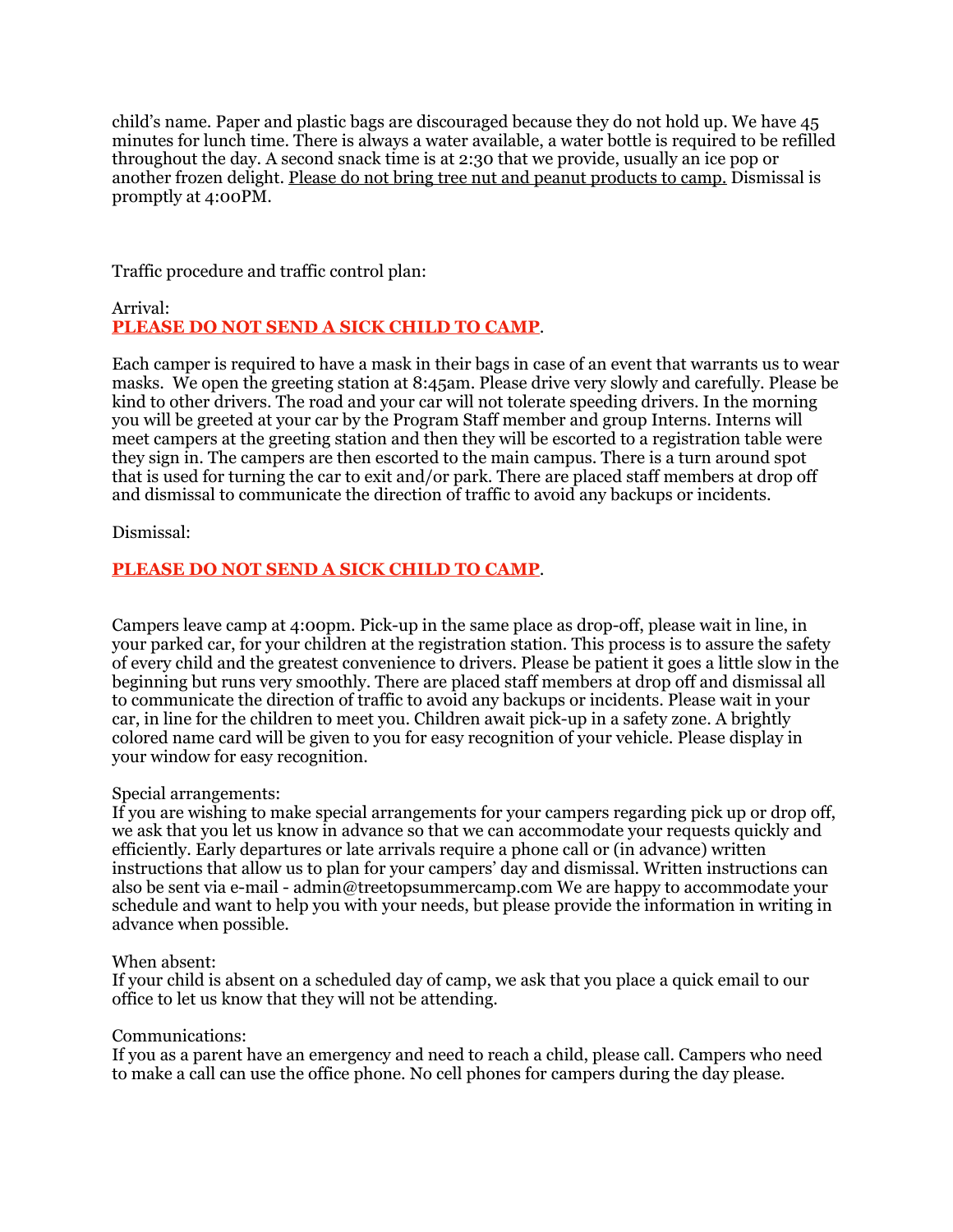One of your contact numbers you list needs to be a cellular line as we may need to send you a text-alert in case of a program-wide emergency. This text-alert may incur a fee to you, depending upon your mobile plan. For example we would send you a text-alert in case of a camp-wide emergency such as a black out.

## **WHAT NOT TO BRING: (please read this section with your camper)**

## **Do not bring to camp:**

Ipads, Game boys, CD head-sets, ipods, hand held video games, palm planners, beepers, black berries, cell-phones, mirrors, pocket- knives, tools of any kind, make-up or chewing gum. Please do not bring items which are precious to you. It is best to leave beloved stuffed animals waiting for you in the car or at home, we have a special day specific to bring these pals to camp. \*\*No fidget spinners. We will be doing plenty of hands on creating and learning and they will be a distraction. Do not bring anything made with peanuts or tree nuts.

## **What to wear: (please read this section with your camper)**

All participants must wear closed toe shoes without exception at all times. No sandals, flip-flops, bare feet. You will NOT be admitted into the camp without proper foot wear. The shoes you wear will get very dirty. Many of our classes will be held in the out doors so dress appropriately. Younger students should pack a complete change of clothes. Do wear clean clothes at the start of every day. T-shirts, shorts, sneakers and hooded sweatshirts are best for camp. Please label all items with your name. We suggest sunscreen and insect repellent, as well as a compact poncho for rain and sun hat or visor. You can pack lightweight long pants for hiking to help avoid poison ivy and tics. We do a complete head to toe tic check after every visit to the woods. It is important to remember the day's activities include messy arts and crafts. Do not wear your best clothes. Do not wear any logos or clothing that is gang or drug related. No wool caps. Please do not wear underwear as outerwear. For safety reasons, please do not wear jewelry especially hanging or looped earrings. Please do not wear short-shorts or mini-skirts. Sneakers are highly encouraged, however crocs are permitted. Campers may bring water shoes, flip flops for kayaking and water games but will not be permitted to wear these during any other workshop.

## Rain or shine:

No matter what the weather there is a full day of activity planned. There is plenty of shelter to keep us all dry and enough room to keep us happy and loads of fun to fill any number of rainy days. \*\*\* Campers will have to wear a face-mask when inside IF social distancing is not possible. We have the ability to use all of the building if necessary due to weather etc. to be able keep the kids spread out in the case of an emergency.

#### Health forms:

Tree Top Summer Camp required all campers have a completed health form. The health form can be found at http://www.treetopsummercamp.com/forms

#### Medications:

The Tree Top staff cannot dispense over the counter medications to campers with-out consent from a parent. If we feel your child would benefit from this type of medication, we would call and discuss these options with you before dispensing any OTC medications to your child. We can dispense prescription medications provided the following conditions are met:

1.) A note from your child's doctor giving clear instructions for how the medications should be distributed,

2.) Informed consent from you allowing us to dispense the prescribed medications to your child, 3.) Medication should be stored in the tree top office, not your child's belongings.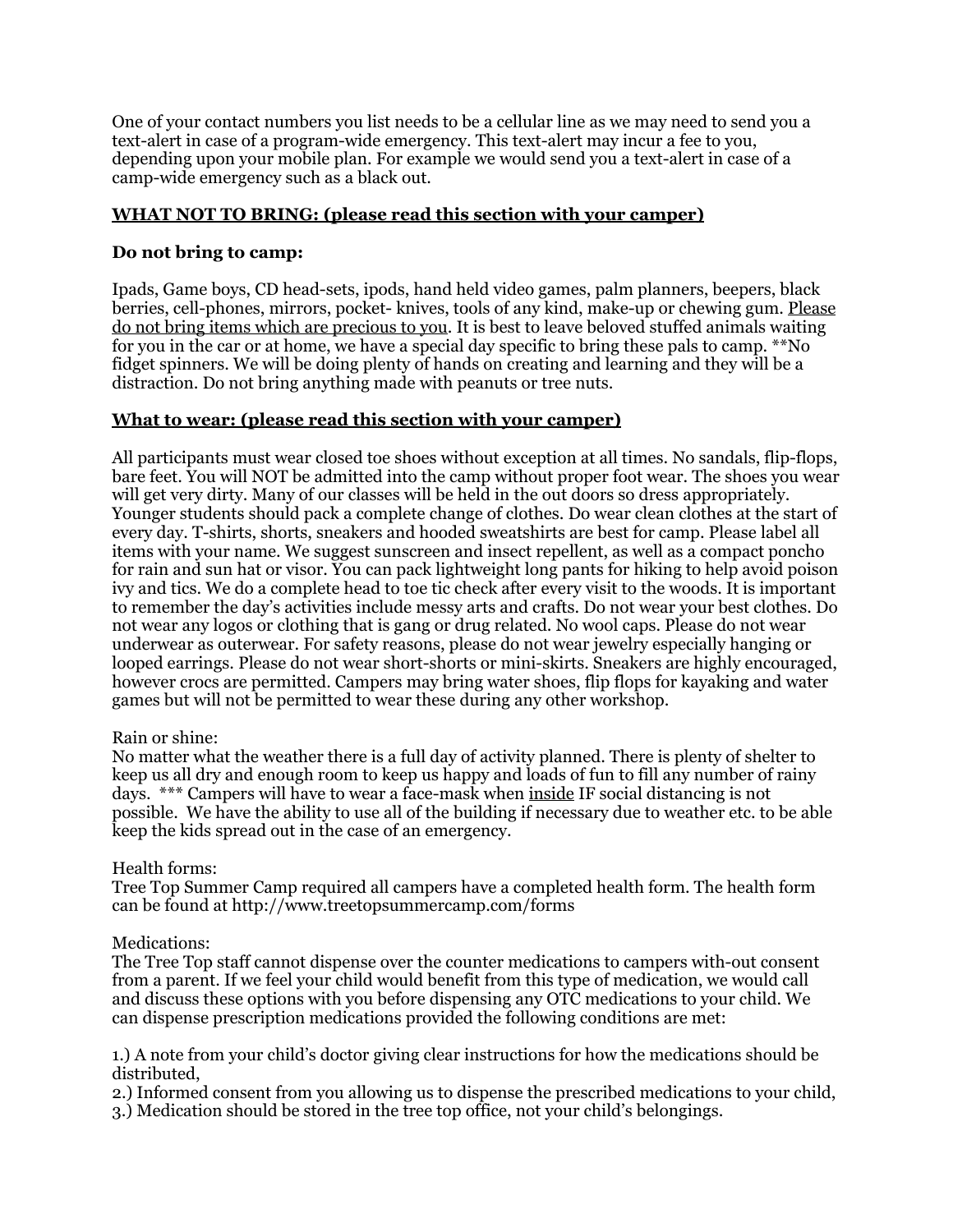4) Medication must be received in original clearly marked containers. All campers are required to have a completed health form, up to date immunization record and a physical within the last year.

#### Inhalers and epi pens:

Children requiring accessibility to inhalers and epipens will be allowed to have these items close at hand. We require that these items be given to the counselors who will be with these campers all day and can ensure that the appropriate child is using these tools correctly and not in excess. All inhalers and epipens must received by the camp director directly from the camper's parent on the first day of camp, all instructions must be in writing. Please label your inhalers and epipens with your child's name.

#### Sunscreen:

Please make sure your child has a clearly labeled sunscreen at all times, and pack extra if he/she needs an additional amount due to the fairness of their skin or other issues related to protecting your child's skin. Please review with your child the dangers of sun exposure and let them know that if they need help applying sunscreen they should ask their counselors. Counselors will remind children to re-apply sunscreen throughout the day. We highly recommend that fair skinned children be equipped with a hat and long sleeve shirt, in addition to sunscreen on sunny days.

#### EMERGENCY CARE MASTER GUIDELINES & EVACUATION PROCEDURES: Copies of policies regarding staff, healthcare & procedures all available upon request.

IMPORTANT Health Alert! Please do not bring any peanut or other nut products to tree top summer camp. There are several members of our community that are highly allergic to any product with nuts. Included are crackers, cookies and candies containing nuts and nut oils, if it is produced in the same facility that is fine, it just cannot contain the allergens. If you think you may have mistakenly packed an item with nuts please see a Camp Director to help you best handle the situation. Thank you for your cooperation & careful selection. Note: Some of our projects are best created wearing protective gloves. Please contact the camp director completed if there is a latex allergy. In this case, hypo-allergenic gloves will be provided. Thank you.

## **Please go through the following with your camper prior to the first day of camp.**

Tree top summer camp Behavior Policy

- Always respect people and property
- Try all activities
- Everyone listens and follows directions
- • Hands are for creating
- Respect and kindness in words and actions
- Move and act in a safe manner
- Have fun!

#### Typical camp language:

At tree top summer camp we use kid friendly language when discussing behaviors. We use phrases such as, "Hands are for creating." "Listening ears." "Walking Feet." etc. Our goal as a program is to use our theme to effectively make a positive impact among our campers selfesteem, be safe at camp, and have fun!

Discipline and behavior policy;